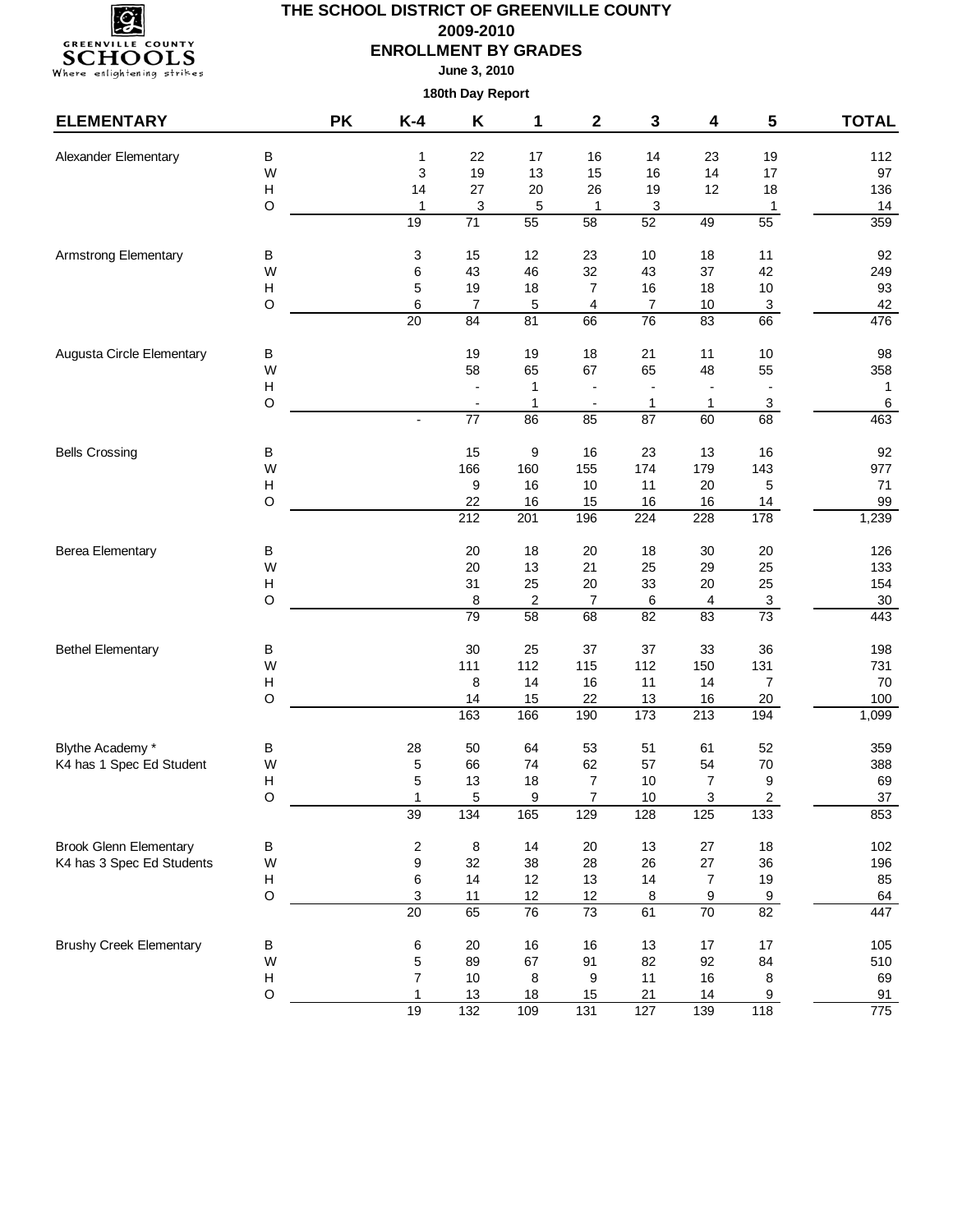

**June 3, 2010**

| <b>ELEMENTARY</b>                |                                      | <b>PK</b> | $K-4$                                      | Κ                                          | 1                    | $\mathbf{2}$                  | 3        | 4                    | 5                        | <b>TOTAL</b> |
|----------------------------------|--------------------------------------|-----------|--------------------------------------------|--------------------------------------------|----------------------|-------------------------------|----------|----------------------|--------------------------|--------------|
| <b>Bryson Elementary</b>         | B                                    |           |                                            | 25                                         | 30                   | 30                            | 35       | 39                   | 31                       | 190          |
|                                  | W                                    |           |                                            | 84                                         | 97                   | 82                            | 89       | 96                   | 103                      | 551          |
|                                  | $\boldsymbol{\mathsf{H}}$            |           |                                            | 16                                         | 20                   | 9                             | 11       | 14                   | 7                        | 77           |
|                                  | O                                    |           |                                            | $\overline{7}$                             | 8                    | 11                            | 7        | 9                    | $\,6\,$                  | 48           |
|                                  |                                      |           |                                            | $\frac{1}{132}$                            | 155                  | 132                           | 142      | 158                  | 147                      | 866          |
| <b>Buena Vista Elementary</b>    | В                                    |           |                                            | 15                                         | 22                   | 17                            | 13       | 13                   | 21                       | 101          |
|                                  | W                                    |           |                                            | 75                                         | 105                  | 85                            | 109      | 95                   | 121                      | 590          |
|                                  | H<br>O                               |           |                                            | $\overline{7}$<br>17                       | 6<br>10              | $\overline{\mathbf{4}}$<br>16 | 9<br>14  | $\overline{7}$<br>11 | 6<br>19                  | 39<br>87     |
|                                  |                                      |           |                                            | 114                                        | $\overline{143}$     | 122                           | 145      | 126                  | 167                      | 817          |
| <b>Chandler Creek Elementary</b> | $\sf B$                              |           |                                            | 36                                         | 28                   | 25                            | 41       | 25                   | 15                       | 170          |
| K4 has 1 Spec Ed Student         | W                                    |           | 3                                          | 92                                         | 70                   | 68                            | 79       | 72                   | 75                       | 459          |
|                                  | H                                    |           | 16                                         | 23                                         | 36                   | 34                            | 39       | 22                   | 17                       | 187          |
|                                  | $\mathsf O$                          |           | $\blacksquare$                             | $\overline{7}$                             | 11                   | 7                             | $10$     | 9                    | 4                        | 48           |
|                                  |                                      |           | 19                                         | 158                                        | 145                  | $\frac{1}{134}$               | 169      | 128                  | $\frac{111}{111}$        | 864          |
| Cherrydale Elementary*           | В                                    |           | 13                                         | 25                                         | 28                   | 25                            | 22       | 23                   | 27                       | 163          |
| K4 has 1 Spec Ed Student         | W                                    |           | 5                                          | 16                                         | 23                   | 16                            | 18       | 24                   | 18                       | 120          |
|                                  | $\boldsymbol{\mathsf{H}}$            |           | 16                                         | 25                                         | 22                   | 17                            | 21       | 17                   | 9                        | 127          |
|                                  | O                                    |           | $\overline{\mathbf{c}}$<br>$\overline{36}$ | $\overline{\mathbf{4}}$<br>$\overline{70}$ | 6<br>$\overline{79}$ | 8<br>66                       | 3<br>64  | 8<br>$\overline{72}$ | $\,$ 5 $\,$<br>59        | 36<br>446    |
|                                  |                                      |           |                                            |                                            |                      |                               |          |                      |                          |              |
| Child Development Center *       | В                                    | 40        | 250                                        |                                            |                      |                               |          |                      |                          | 290          |
|                                  | W<br>H                               | 27        | 214<br>214                                 |                                            |                      |                               |          |                      |                          | 241          |
| (Note 1)                         | $\circ$                              | 18<br>6   | 54                                         |                                            |                      |                               |          |                      |                          | 232<br>60    |
|                                  |                                      | 91        | 732                                        |                                            |                      |                               |          |                      |                          | 823          |
| <b>Crestview Elementary</b>      | В                                    |           |                                            | 20                                         | 17                   | 27                            | 24       | 24                   | 18                       | 130          |
|                                  | W                                    |           |                                            | 47                                         | 58                   | 68                            | 63       | 68                   | 72                       | 376          |
|                                  | H                                    |           |                                            | 22                                         | 13                   | 17                            | 15       | 10                   | 18                       | 95           |
|                                  | O                                    |           |                                            | 6                                          | 4                    | 11                            | 12       | 8                    | 4                        | 45           |
|                                  |                                      |           |                                            | 95                                         | 92                   | 123                           | 114      | 110                  | 112                      | 646          |
| Duncan Chapel Elementary         | B                                    |           |                                            | 30                                         | 29                   | 22                            | 24       | 32                   | 25                       | 162          |
|                                  | W                                    |           |                                            | 55                                         | 40                   | 56                            | 45       | 41                   | 51                       | 288          |
|                                  | $\boldsymbol{\mathsf{H}}$            |           |                                            | 29                                         | 25                   | 20                            | 21       | 27                   | 20                       | 142          |
|                                  | $\circ$                              |           |                                            | 9<br>123                                   | 15<br>109            | 8<br>106                      | 9<br>99  | 8<br>108             | $\overline{7}$           | 56           |
|                                  |                                      |           |                                            |                                            |                      |                               |          |                      | 103                      | 648          |
| East North Street Elementary     | B                                    |           | 13                                         | 58                                         | 50                   | 57                            | 64       | 54                   | 58                       | 354          |
|                                  | W                                    |           | 5                                          | 20                                         | 23                   | 14                            | 16       | 17                   | 18                       | 113          |
|                                  | $\boldsymbol{\mathsf{H}}$<br>$\circ$ |           | 17<br>$\overline{\mathcal{A}}$             | 24<br>8                                    | 26<br>11             | 22<br>$\sqrt{2}$              | 22<br>6  | 22<br>5              | $16\,$<br>$\overline{7}$ | 149<br>43    |
|                                  |                                      |           | 39                                         | 110                                        | 110                  | $\overline{95}$               | 108      | $\overline{98}$      | $\overline{99}$          | 659          |
| Ellen Woodside Elementary        | $\sf B$                              |           | $\overline{7}$                             | 21                                         | 16                   | 24                            | 18       | 23                   | 23                       | 132          |
|                                  | W                                    |           | $\boldsymbol{9}$                           | 63                                         | 63                   | 75                            | 72       | 68                   | 88                       | 438          |
|                                  | $\boldsymbol{\mathsf{H}}$            |           | 3                                          | $\boldsymbol{7}$                           | 8                    | $\overline{7}$                | 5        | 9                    | 6                        | 45           |
|                                  | O                                    |           | $\overline{1}$                             | 11                                         | 4                    | 12                            | 6        | 7                    | $\sqrt{2}$               | 43           |
|                                  |                                      |           | $\overline{20}$                            | 102                                        | 91                   | 118                           | 101      | 107                  | 119                      | 658          |
| Fork Shoals Elementary           | B                                    |           |                                            | 15                                         | 11                   | 13                            | 10       | 9                    | 22                       | 80           |
|                                  | W                                    |           |                                            | 69                                         | 82                   | $90\,$                        | 118      | 122                  | 105                      | 586          |
|                                  | $\boldsymbol{\mathsf{H}}$            |           |                                            | $\boldsymbol{9}$<br>10                     | $10$                 | 5                             | 7        | 9                    | $10$                     | 50           |
|                                  | O                                    |           |                                            | 103                                        | 10<br>113            | 5<br>113                      | 9<br>144 | 6<br>146             | 4<br>141                 | 44<br>760    |
|                                  |                                      |           |                                            |                                            |                      |                               |          |                      |                          |              |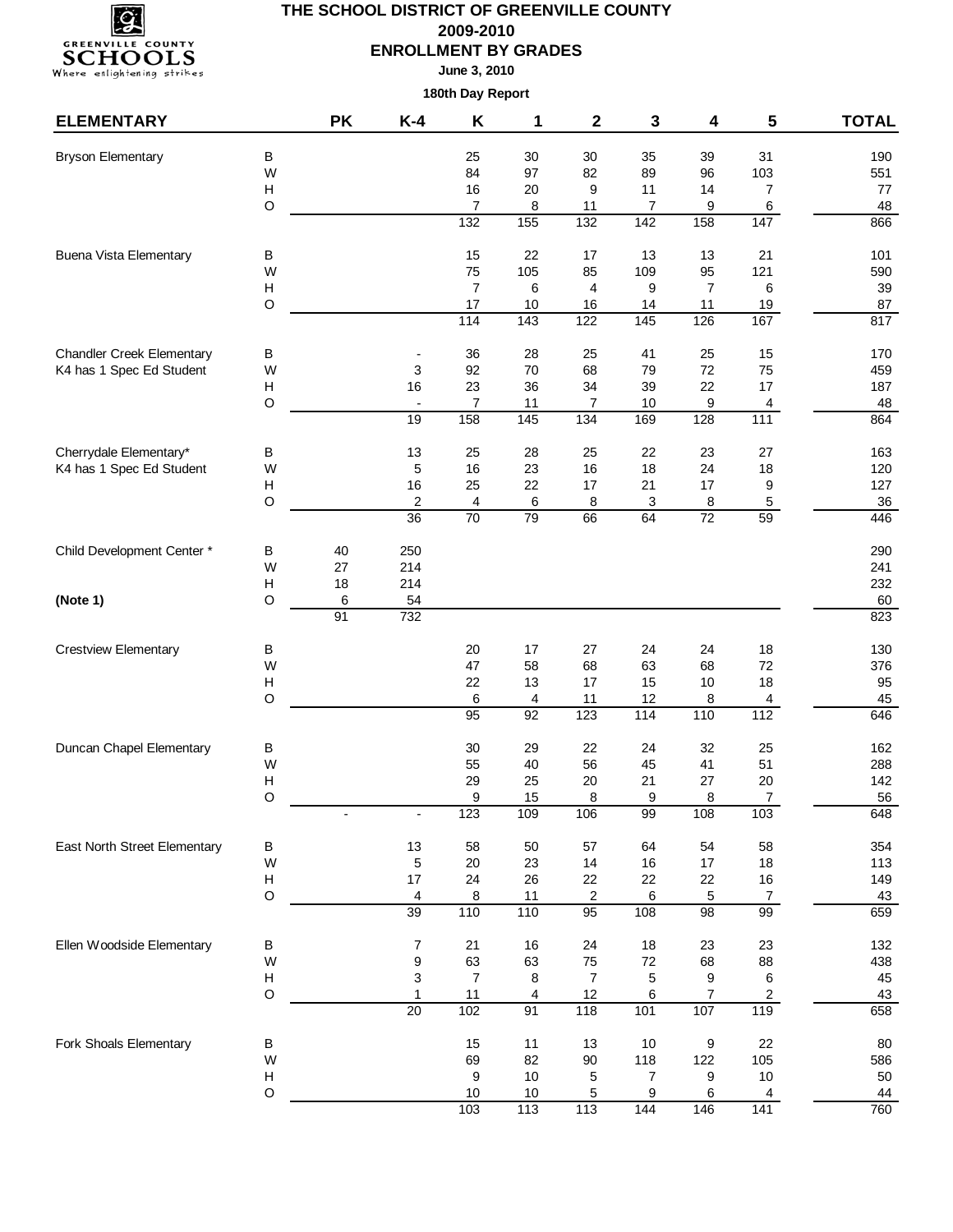

**June 3, 2010**

| <b>ELEMENTARY</b>                            |        | <b>PK</b>                       | K-4                                      | Κ                     | 1                | 2               | 3                                   | 4                    | 5                    | <b>TOTAL</b> |
|----------------------------------------------|--------|---------------------------------|------------------------------------------|-----------------------|------------------|-----------------|-------------------------------------|----------------------|----------------------|--------------|
| Fountain Inn Elementary                      | В      |                                 | 7                                        | 25                    | 35               | 33              | 35                                  | 35                   | 31                   | 201          |
| K4 has 3 Spec Ed Students                    | W      |                                 | 8                                        | 63                    | 62               | 99              | 91                                  | 98                   | 98                   | 519          |
|                                              | Н      |                                 | 3                                        | 10                    | 6                | 6               | 6                                   | 6                    | $\overline{7}$       | 44           |
|                                              | O      |                                 |                                          | 6                     | 13               | 4               | 5                                   | 4                    | 9                    | 41           |
|                                              |        |                                 | $\overline{18}$                          | 104                   | 116              | $\frac{1}{142}$ | $\frac{1}{137}$                     | $\frac{1}{143}$      | $\frac{145}{145}$    | 805          |
| Gateway Elementary                           | В      |                                 | $\overline{c}$                           | 13                    | 9                | 11              | 15                                  | 9                    | 11                   | 70           |
| K4 has 6 Spec Ed Students                    | W      |                                 | 35                                       | 82                    | 76               | 86              | 77                                  | 79                   | 83                   | 518          |
|                                              | н<br>O |                                 | $\mathbf{1}$<br>$\overline{2}$           | 4<br>6                | 9<br>3           | 9<br>7          | 12<br>3                             | 8<br>3               | 5<br>6               | 48<br>30     |
|                                              |        | $\overline{a}$                  | 40                                       | 105                   | 97               | 113             | 107                                 | 99                   | 105                  | 666          |
| Greenbrier Elementary*                       | В      | 2                               | $\overline{7}$                           | 34                    | 42               | 40              | 41                                  | 42                   | 48                   | 256          |
| K3 has 4 Spec Ed Students                    | W      | $\overline{c}$                  | 11                                       | 63                    | 63               | 72              | 63                                  | 56                   | 69                   | 399          |
| K4 has 5 Spec Ed students                    | н      |                                 | 5                                        | $\overline{7}$        | 24               | 11              | 16                                  | 20                   | 6                    | 89           |
|                                              | O      |                                 | $\overline{c}$                           | 13                    | 14               | 13              | 11                                  | 12                   | 10 <sub>1</sub>      | 75           |
|                                              |        | 4                               | $\overline{25}$                          | 117                   | $\overline{143}$ | 136             | $\frac{1}{131}$                     | 130                  | 133                  | 819          |
| Grove Elementary                             | В      |                                 |                                          | 43                    | 48               | 47              | 59                                  | 61                   | 57                   | 315          |
|                                              | W      |                                 |                                          | 19                    | 15               | 19              | 16                                  | 23                   | 23                   | 115          |
|                                              | H      |                                 |                                          | 40                    | 30               | 36              | 29                                  | 30                   | 26                   | 191          |
|                                              | O      |                                 |                                          | 6                     | 6                | 2               | 3                                   | 2                    | $\sqrt{5}$           | $24\,$       |
|                                              |        |                                 | $\overline{\phantom{a}}$                 | 108                   | 99               | 104             | 107                                 | 116                  | 111                  | 645          |
| Heritage Elementary *                        | В      |                                 |                                          | 5                     | $\overline{7}$   | 8               | 8                                   | 9                    | 5                    | 42           |
| K3 has 7 Spec Ed students                    | W      | 10                              | 18                                       | 86                    | 85               | 72              | 74                                  | 88                   | 101                  | 534          |
| K4 has 7 Spec Ed students                    | н<br>O | 1                               | $\mathbf{1}$                             | 3                     | 3                | 3               | 3                                   | 3                    | $\overline{2}$       | 19           |
|                                              |        | $\mathbf{1}$<br>$\overline{12}$ | $\blacksquare$<br>$\overline{19}$        | $\overline{7}$<br>101 | 8<br>103         | 12<br>95        | $\boldsymbol{7}$<br>$\overline{92}$ | 6<br>106             | 4<br>112             | 45<br>640    |
|                                              |        |                                 |                                          |                       |                  |                 |                                     |                      |                      |              |
| Hollis Academy *<br>k3 has 1 Spec Ed student | В<br>W | 1<br>2                          | 17<br>5                                  | 51<br>8               | 51<br>19         | 50<br>6         | 37<br>8                             | 57<br>13             | 51<br>11             | 315<br>72    |
| K4 has 5 Spec Ed students                    | н      | 1                               | 20                                       | 18                    | 24               | 21              | 13                                  | 10                   | 17                   | 124          |
|                                              | O      | 1                               | $\mathbf{1}$                             | 9                     | 7                | 6               | 7                                   | 4                    | $\overline{3}$       | 38           |
|                                              |        | 5                               | 43                                       | 86                    | 101              | 83              | 65                                  | 84                   | $\overline{82}$      | 549          |
| Lake Forest Elementary                       | В      |                                 | $10$                                     | 25                    | 20               | 19              | 22                                  | 20                   | 30                   | 146          |
| K4 has 3 Spec Ed student                     | W      |                                 | 9                                        | 53                    | 66               | 58              | 62                                  | 60                   | 55                   | 363          |
|                                              | н      |                                 | 14                                       | 24                    | 29               | 25              | 24                                  | 27                   | 15                   | 158          |
|                                              | O      |                                 | $\overline{7}$                           | 22                    | 19               | 15              | 18                                  | 17                   | 18                   | 116          |
|                                              |        |                                 | 40                                       | 124                   | 134              | 117             | 126                                 | 124                  | 118                  | 783          |
| Mauldin Elementary *                         | В      | 1                               | $\sqrt{2}$                               | 46                    | 48               | 40              | 36                                  | 44                   | 50                   | 267          |
| K3 has 3 Spec Ed student                     | W      | $\overline{a}$                  | $\overline{\mathbf{4}}$                  | 78                    | 95               | 87              | 83                                  | 93                   | 107                  | 547          |
| K4 has 5 Spec Ed students                    | Н<br>O | 2<br>$\blacksquare$             | $\mathbf{1}$<br>$\overline{\phantom{a}}$ | 9<br>23               | $10$<br>19       | 9<br>32         | 9<br>15                             | 9<br>21              | 10<br>20             | 59<br>130    |
|                                              |        | 3                               | $\overline{7}$                           | 156                   | 172              | 168             | 143                                 | 167                  | 187                  | 1,003        |
| Mitchell Road Elementary                     | B      |                                 | 9                                        | 26                    | 24               | 21              | 26                                  | 23                   | 25                   | 154          |
|                                              | W      |                                 | $\overline{7}$                           | 35                    | 56               | 53              | 38                                  | 44                   | 41                   | 274          |
|                                              | H      |                                 | 17                                       | 11                    | 18               | 10              | 15                                  | 6                    | 9                    | 86           |
|                                              | O      |                                 | 6                                        | 15                    | 7                | 11              | 11                                  | 8                    | $\boldsymbol{9}$     | 67           |
|                                              |        | $\overline{a}$                  | 39                                       | $\overline{87}$       | 105              | 95              | $\overline{90}$                     | 81                   | 84                   | 581          |
| Monaview Elementary                          | В      |                                 | $\sqrt{2}$                               | 6                     | $\overline{7}$   | 22              | 14                                  | 17                   | 19                   | 87           |
| K4 has 1 Spec Ed student                     | W      |                                 | $10$                                     | 30                    | 32               | 24              | 25                                  | 34                   | 25                   | 180          |
|                                              | Н<br>O |                                 | 25                                       | 50                    | 48               | 39              | 42                                  | 44                   | 38                   | 286          |
|                                              |        | $\overline{a}$                  | $\ensuremath{\mathsf{3}}$<br>40          | 5<br>91               | 2<br>89          | 1<br>86         | $\overline{c}$<br>83                | 2<br>$\overline{97}$ | $\overline{2}$<br>84 | 17<br>570    |
|                                              |        |                                 |                                          |                       |                  |                 |                                     |                      |                      |              |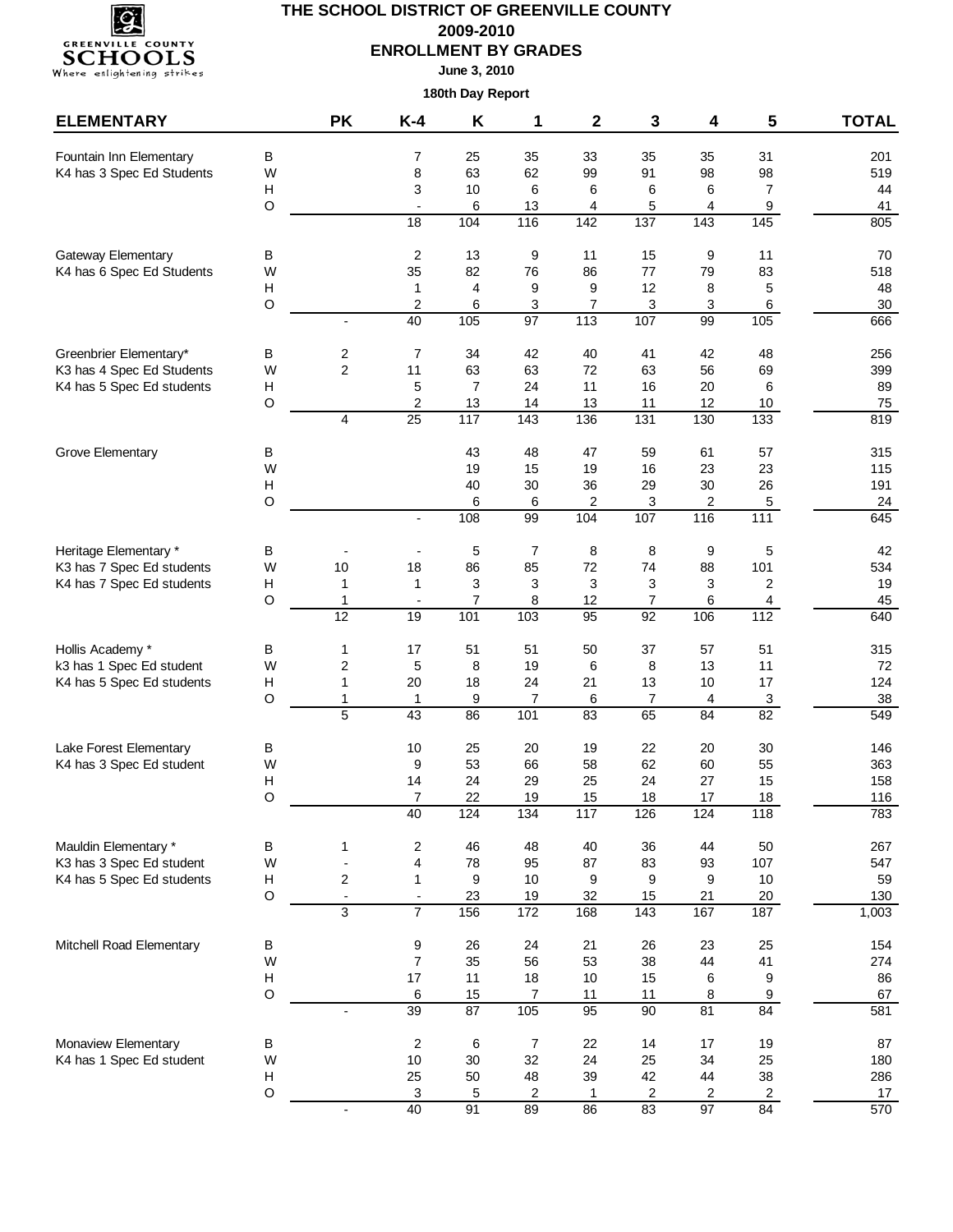

**June 3, 2010**

| $\sf B$<br>2<br>Mountain View Elementary<br>5<br>8<br>3<br>5<br>8<br>32<br>1<br>95<br>127<br>115<br>123<br>K4 has 1 Spec Ed student<br>W<br>30<br>101<br>124<br>715<br>$\boldsymbol{\mathsf{H}}$<br>5<br>3<br>8<br>5<br>$\sqrt{5}$<br>6<br>33<br>$\mathbf{1}$<br>$\mathsf O$<br>$\boldsymbol{2}$<br>10<br>$\overline{7}$<br>8<br>$\overline{\mathbf{c}}$<br>$\overline{\mathbf{c}}$<br>$\,$ 5 $\,$<br>$36\,$<br>117<br>$\overline{38}$<br>113<br>145<br>125<br>$\overline{135}$<br>$\frac{1}{143}$<br>816<br>Oakview Elementary *<br>19<br>17<br>25<br>23<br>В<br>$\mathbf{1}$<br>18<br>17<br>120<br>K4 has 5 Spec Ed students<br>$\overline{c}$<br>169<br>W<br>6<br>149<br>159<br>152<br>162<br>177<br>976<br>$\boldsymbol{\mathsf{H}}$<br>3<br>8<br>6<br>12<br>15<br>8<br>53<br>$\mathbf{1}$<br>$\circ$<br>$\mathbf{1}$<br>25<br>28<br>23<br>32<br>20<br>21<br>150<br>$\overline{2}$<br>9<br>196<br>$\overline{222}$<br>$\overline{215}$<br>204<br>222<br>229<br>1,299<br>6<br>Paris Elementary<br>В<br>10<br>13<br>7<br>6<br>8<br>50<br>W<br>51<br>76<br>76<br>67<br>79<br>$77\,$<br>426<br>3<br>$\boldsymbol{\mathsf{H}}$<br>12<br>13<br>$\overline{7}$<br>$10$<br>54<br>9<br>$\mathsf O$<br>$\overline{7}$<br>$\boldsymbol{2}$<br>13<br>9<br>$\overline{c}$<br>37<br>4<br>97<br>80<br>109<br>103<br>$\overline{90}$<br>567<br>88<br>$\overline{7}$<br>15<br>19<br>16<br>12<br>Pelham Road Elementary<br>В<br>4<br>73<br>82<br>W<br>88<br>77<br>70<br>70<br>80<br>467<br>$\boldsymbol{\mathsf{H}}$<br>5<br>9<br>$\overline{7}$<br>6<br>7<br>6<br>40<br>O<br>16<br>13<br>6<br>10<br>8<br>13<br>66<br>113<br>114<br>109<br>108<br>104<br>$\overline{98}$<br>646<br>26<br>24<br>Plain Elementary<br>В<br>23<br>22<br>25<br>31<br>151<br>W<br>115<br>101<br>110<br>103<br>101<br>658<br>128<br>$\boldsymbol{\mathsf{H}}$<br>11<br>8<br>10<br>10<br>13<br>62<br>$10$<br>O<br>52<br>14<br>$\overline{7}$<br>13<br>3<br>4<br>11<br>176<br>163<br>144<br>148<br>$\overline{143}$<br>149<br>923<br>Robert E Cashion Elem.<br>43<br>47<br>В<br>6<br>46<br>40<br>50<br>50<br>282<br>32<br>W<br>6<br>34<br>35<br>41<br>35<br>227<br>K4 has 4 Spec Ed students<br>44<br>$\boldsymbol{\mathsf{H}}$<br>6<br>17<br>20<br>11<br>5<br>17<br>13<br>89<br>O<br>5<br>1<br>10<br>6<br>9<br>7<br>$\,6\,$<br>44<br>19<br>107<br>110<br>101<br>109<br>$\overline{98}$<br>98<br>642<br>Rudolph Gordon Elem *<br>$\overline{7}$<br>$\boldsymbol{7}$<br>В<br>6<br>10<br>10<br>8<br>48<br>52<br>W<br>71<br>81<br>79<br>57<br>72<br>412<br>$\ensuremath{\mathsf{3}}$<br>$\boldsymbol{\mathsf{H}}$<br>22<br>7<br>3<br>3<br>5<br>1<br>9<br>$\overline{7}$<br>5<br>$\boldsymbol{7}$<br>O<br>8<br>9<br>45<br>100<br>97<br>92<br>89<br>79<br>$70\,$<br>527<br>Sara Collins Elementary<br>42<br>37<br>247<br>В<br>41<br>36<br>52<br>39<br>W<br>75<br>84<br>71<br>70<br>82<br>70<br>452<br>$\boldsymbol{\mathsf{H}}$<br>$\overline{\mathbf{4}}$<br>9<br>8<br>15<br>$\overline{7}$<br>49<br>6<br>$\hbox{O}$<br>$\overline{7}$<br>8<br>14<br>$\boldsymbol{7}$<br>$\mathbf{3}$<br>46<br>$\overline{7}$<br>129<br>130<br>141<br>130<br>794<br>128<br>136<br>$\frac{1}{2}$<br>Simpsonville Elementary *<br>$\sf B$<br>3<br>22<br>15<br>30<br>19<br>21<br>139<br>29<br>K4 has 5 Spec Ed students<br>79<br>93<br>W<br>8<br>88<br>63<br>67<br>74<br>472<br>$\boldsymbol{\mathsf{H}}$<br>15<br>11<br>1<br>13<br>14<br>19<br>12<br>85<br>$\circ$<br>$\overline{\mathbf{c}}$<br>8<br>11<br>9<br>17<br>$10$<br>11<br>68<br>14<br>125<br>124<br>123<br>126<br>116<br>136<br>764<br>Skyland Elementary<br>$\overline{\mathbf{c}}$<br>4<br>В<br>$\overline{c}$<br>3<br>$\overline{7}$<br>20<br>$\mathbf{1}$<br>$\mathbf{1}$<br>K4 has 3 Spec Ed students<br>89<br>W<br>33<br>$71$<br>101<br>94<br>78<br>87<br>553<br>$\boldsymbol{\mathsf{H}}$<br>$\overline{7}$<br>$10\,$<br>5<br>4<br>4<br>5<br>1<br>36<br>$\mathsf O$<br>$\mathbf{1}$<br>3<br>6<br>$\overline{\mathbf{c}}$<br>5<br>$\overline{\mathbf{c}}$<br>$\mathbf{2}$<br>21<br>99<br>630<br>40<br>85<br>118<br>102<br>$\overline{91}$<br>95 | <b>ELEMENTARY</b> | <b>PK</b> | $K-4$ | Κ | 1 | $\mathbf{2}$ | 3 | 4 | 5 | <b>TOTAL</b> |
|-----------------------------------------------------------------------------------------------------------------------------------------------------------------------------------------------------------------------------------------------------------------------------------------------------------------------------------------------------------------------------------------------------------------------------------------------------------------------------------------------------------------------------------------------------------------------------------------------------------------------------------------------------------------------------------------------------------------------------------------------------------------------------------------------------------------------------------------------------------------------------------------------------------------------------------------------------------------------------------------------------------------------------------------------------------------------------------------------------------------------------------------------------------------------------------------------------------------------------------------------------------------------------------------------------------------------------------------------------------------------------------------------------------------------------------------------------------------------------------------------------------------------------------------------------------------------------------------------------------------------------------------------------------------------------------------------------------------------------------------------------------------------------------------------------------------------------------------------------------------------------------------------------------------------------------------------------------------------------------------------------------------------------------------------------------------------------------------------------------------------------------------------------------------------------------------------------------------------------------------------------------------------------------------------------------------------------------------------------------------------------------------------------------------------------------------------------------------------------------------------------------------------------------------------------------------------------------------------------------------------------------------------------------------------------------------------------------------------------------------------------------------------------------------------------------------------------------------------------------------------------------------------------------------------------------------------------------------------------------------------------------------------------------------------------------------------------------------------------------------------------------------------------------------------------------------------------------------------------------------------------------------------------------------------------------------------------------------------------------------------------------------------------------------------------------------------------------------------------------------------------------------------------------------------------------------------------------------------------------------------------------------------------------------------------------------------------------------------------------------------------------------------------------------------------------------------------------------------------------------------------------------------------------------------------------------------------------------------------------------------------------------------------------------------------|-------------------|-----------|-------|---|---|--------------|---|---|---|--------------|
|                                                                                                                                                                                                                                                                                                                                                                                                                                                                                                                                                                                                                                                                                                                                                                                                                                                                                                                                                                                                                                                                                                                                                                                                                                                                                                                                                                                                                                                                                                                                                                                                                                                                                                                                                                                                                                                                                                                                                                                                                                                                                                                                                                                                                                                                                                                                                                                                                                                                                                                                                                                                                                                                                                                                                                                                                                                                                                                                                                                                                                                                                                                                                                                                                                                                                                                                                                                                                                                                                                                                                                                                                                                                                                                                                                                                                                                                                                                                                                                                                                                     |                   |           |       |   |   |              |   |   |   |              |
|                                                                                                                                                                                                                                                                                                                                                                                                                                                                                                                                                                                                                                                                                                                                                                                                                                                                                                                                                                                                                                                                                                                                                                                                                                                                                                                                                                                                                                                                                                                                                                                                                                                                                                                                                                                                                                                                                                                                                                                                                                                                                                                                                                                                                                                                                                                                                                                                                                                                                                                                                                                                                                                                                                                                                                                                                                                                                                                                                                                                                                                                                                                                                                                                                                                                                                                                                                                                                                                                                                                                                                                                                                                                                                                                                                                                                                                                                                                                                                                                                                                     |                   |           |       |   |   |              |   |   |   |              |
|                                                                                                                                                                                                                                                                                                                                                                                                                                                                                                                                                                                                                                                                                                                                                                                                                                                                                                                                                                                                                                                                                                                                                                                                                                                                                                                                                                                                                                                                                                                                                                                                                                                                                                                                                                                                                                                                                                                                                                                                                                                                                                                                                                                                                                                                                                                                                                                                                                                                                                                                                                                                                                                                                                                                                                                                                                                                                                                                                                                                                                                                                                                                                                                                                                                                                                                                                                                                                                                                                                                                                                                                                                                                                                                                                                                                                                                                                                                                                                                                                                                     |                   |           |       |   |   |              |   |   |   |              |
|                                                                                                                                                                                                                                                                                                                                                                                                                                                                                                                                                                                                                                                                                                                                                                                                                                                                                                                                                                                                                                                                                                                                                                                                                                                                                                                                                                                                                                                                                                                                                                                                                                                                                                                                                                                                                                                                                                                                                                                                                                                                                                                                                                                                                                                                                                                                                                                                                                                                                                                                                                                                                                                                                                                                                                                                                                                                                                                                                                                                                                                                                                                                                                                                                                                                                                                                                                                                                                                                                                                                                                                                                                                                                                                                                                                                                                                                                                                                                                                                                                                     |                   |           |       |   |   |              |   |   |   |              |
|                                                                                                                                                                                                                                                                                                                                                                                                                                                                                                                                                                                                                                                                                                                                                                                                                                                                                                                                                                                                                                                                                                                                                                                                                                                                                                                                                                                                                                                                                                                                                                                                                                                                                                                                                                                                                                                                                                                                                                                                                                                                                                                                                                                                                                                                                                                                                                                                                                                                                                                                                                                                                                                                                                                                                                                                                                                                                                                                                                                                                                                                                                                                                                                                                                                                                                                                                                                                                                                                                                                                                                                                                                                                                                                                                                                                                                                                                                                                                                                                                                                     |                   |           |       |   |   |              |   |   |   |              |
|                                                                                                                                                                                                                                                                                                                                                                                                                                                                                                                                                                                                                                                                                                                                                                                                                                                                                                                                                                                                                                                                                                                                                                                                                                                                                                                                                                                                                                                                                                                                                                                                                                                                                                                                                                                                                                                                                                                                                                                                                                                                                                                                                                                                                                                                                                                                                                                                                                                                                                                                                                                                                                                                                                                                                                                                                                                                                                                                                                                                                                                                                                                                                                                                                                                                                                                                                                                                                                                                                                                                                                                                                                                                                                                                                                                                                                                                                                                                                                                                                                                     |                   |           |       |   |   |              |   |   |   |              |
|                                                                                                                                                                                                                                                                                                                                                                                                                                                                                                                                                                                                                                                                                                                                                                                                                                                                                                                                                                                                                                                                                                                                                                                                                                                                                                                                                                                                                                                                                                                                                                                                                                                                                                                                                                                                                                                                                                                                                                                                                                                                                                                                                                                                                                                                                                                                                                                                                                                                                                                                                                                                                                                                                                                                                                                                                                                                                                                                                                                                                                                                                                                                                                                                                                                                                                                                                                                                                                                                                                                                                                                                                                                                                                                                                                                                                                                                                                                                                                                                                                                     |                   |           |       |   |   |              |   |   |   |              |
|                                                                                                                                                                                                                                                                                                                                                                                                                                                                                                                                                                                                                                                                                                                                                                                                                                                                                                                                                                                                                                                                                                                                                                                                                                                                                                                                                                                                                                                                                                                                                                                                                                                                                                                                                                                                                                                                                                                                                                                                                                                                                                                                                                                                                                                                                                                                                                                                                                                                                                                                                                                                                                                                                                                                                                                                                                                                                                                                                                                                                                                                                                                                                                                                                                                                                                                                                                                                                                                                                                                                                                                                                                                                                                                                                                                                                                                                                                                                                                                                                                                     |                   |           |       |   |   |              |   |   |   |              |
|                                                                                                                                                                                                                                                                                                                                                                                                                                                                                                                                                                                                                                                                                                                                                                                                                                                                                                                                                                                                                                                                                                                                                                                                                                                                                                                                                                                                                                                                                                                                                                                                                                                                                                                                                                                                                                                                                                                                                                                                                                                                                                                                                                                                                                                                                                                                                                                                                                                                                                                                                                                                                                                                                                                                                                                                                                                                                                                                                                                                                                                                                                                                                                                                                                                                                                                                                                                                                                                                                                                                                                                                                                                                                                                                                                                                                                                                                                                                                                                                                                                     |                   |           |       |   |   |              |   |   |   |              |
|                                                                                                                                                                                                                                                                                                                                                                                                                                                                                                                                                                                                                                                                                                                                                                                                                                                                                                                                                                                                                                                                                                                                                                                                                                                                                                                                                                                                                                                                                                                                                                                                                                                                                                                                                                                                                                                                                                                                                                                                                                                                                                                                                                                                                                                                                                                                                                                                                                                                                                                                                                                                                                                                                                                                                                                                                                                                                                                                                                                                                                                                                                                                                                                                                                                                                                                                                                                                                                                                                                                                                                                                                                                                                                                                                                                                                                                                                                                                                                                                                                                     |                   |           |       |   |   |              |   |   |   |              |
|                                                                                                                                                                                                                                                                                                                                                                                                                                                                                                                                                                                                                                                                                                                                                                                                                                                                                                                                                                                                                                                                                                                                                                                                                                                                                                                                                                                                                                                                                                                                                                                                                                                                                                                                                                                                                                                                                                                                                                                                                                                                                                                                                                                                                                                                                                                                                                                                                                                                                                                                                                                                                                                                                                                                                                                                                                                                                                                                                                                                                                                                                                                                                                                                                                                                                                                                                                                                                                                                                                                                                                                                                                                                                                                                                                                                                                                                                                                                                                                                                                                     |                   |           |       |   |   |              |   |   |   |              |
|                                                                                                                                                                                                                                                                                                                                                                                                                                                                                                                                                                                                                                                                                                                                                                                                                                                                                                                                                                                                                                                                                                                                                                                                                                                                                                                                                                                                                                                                                                                                                                                                                                                                                                                                                                                                                                                                                                                                                                                                                                                                                                                                                                                                                                                                                                                                                                                                                                                                                                                                                                                                                                                                                                                                                                                                                                                                                                                                                                                                                                                                                                                                                                                                                                                                                                                                                                                                                                                                                                                                                                                                                                                                                                                                                                                                                                                                                                                                                                                                                                                     |                   |           |       |   |   |              |   |   |   |              |
|                                                                                                                                                                                                                                                                                                                                                                                                                                                                                                                                                                                                                                                                                                                                                                                                                                                                                                                                                                                                                                                                                                                                                                                                                                                                                                                                                                                                                                                                                                                                                                                                                                                                                                                                                                                                                                                                                                                                                                                                                                                                                                                                                                                                                                                                                                                                                                                                                                                                                                                                                                                                                                                                                                                                                                                                                                                                                                                                                                                                                                                                                                                                                                                                                                                                                                                                                                                                                                                                                                                                                                                                                                                                                                                                                                                                                                                                                                                                                                                                                                                     |                   |           |       |   |   |              |   |   |   |              |
|                                                                                                                                                                                                                                                                                                                                                                                                                                                                                                                                                                                                                                                                                                                                                                                                                                                                                                                                                                                                                                                                                                                                                                                                                                                                                                                                                                                                                                                                                                                                                                                                                                                                                                                                                                                                                                                                                                                                                                                                                                                                                                                                                                                                                                                                                                                                                                                                                                                                                                                                                                                                                                                                                                                                                                                                                                                                                                                                                                                                                                                                                                                                                                                                                                                                                                                                                                                                                                                                                                                                                                                                                                                                                                                                                                                                                                                                                                                                                                                                                                                     |                   |           |       |   |   |              |   |   |   |              |
|                                                                                                                                                                                                                                                                                                                                                                                                                                                                                                                                                                                                                                                                                                                                                                                                                                                                                                                                                                                                                                                                                                                                                                                                                                                                                                                                                                                                                                                                                                                                                                                                                                                                                                                                                                                                                                                                                                                                                                                                                                                                                                                                                                                                                                                                                                                                                                                                                                                                                                                                                                                                                                                                                                                                                                                                                                                                                                                                                                                                                                                                                                                                                                                                                                                                                                                                                                                                                                                                                                                                                                                                                                                                                                                                                                                                                                                                                                                                                                                                                                                     |                   |           |       |   |   |              |   |   |   |              |
|                                                                                                                                                                                                                                                                                                                                                                                                                                                                                                                                                                                                                                                                                                                                                                                                                                                                                                                                                                                                                                                                                                                                                                                                                                                                                                                                                                                                                                                                                                                                                                                                                                                                                                                                                                                                                                                                                                                                                                                                                                                                                                                                                                                                                                                                                                                                                                                                                                                                                                                                                                                                                                                                                                                                                                                                                                                                                                                                                                                                                                                                                                                                                                                                                                                                                                                                                                                                                                                                                                                                                                                                                                                                                                                                                                                                                                                                                                                                                                                                                                                     |                   |           |       |   |   |              |   |   |   |              |
|                                                                                                                                                                                                                                                                                                                                                                                                                                                                                                                                                                                                                                                                                                                                                                                                                                                                                                                                                                                                                                                                                                                                                                                                                                                                                                                                                                                                                                                                                                                                                                                                                                                                                                                                                                                                                                                                                                                                                                                                                                                                                                                                                                                                                                                                                                                                                                                                                                                                                                                                                                                                                                                                                                                                                                                                                                                                                                                                                                                                                                                                                                                                                                                                                                                                                                                                                                                                                                                                                                                                                                                                                                                                                                                                                                                                                                                                                                                                                                                                                                                     |                   |           |       |   |   |              |   |   |   |              |
|                                                                                                                                                                                                                                                                                                                                                                                                                                                                                                                                                                                                                                                                                                                                                                                                                                                                                                                                                                                                                                                                                                                                                                                                                                                                                                                                                                                                                                                                                                                                                                                                                                                                                                                                                                                                                                                                                                                                                                                                                                                                                                                                                                                                                                                                                                                                                                                                                                                                                                                                                                                                                                                                                                                                                                                                                                                                                                                                                                                                                                                                                                                                                                                                                                                                                                                                                                                                                                                                                                                                                                                                                                                                                                                                                                                                                                                                                                                                                                                                                                                     |                   |           |       |   |   |              |   |   |   |              |
|                                                                                                                                                                                                                                                                                                                                                                                                                                                                                                                                                                                                                                                                                                                                                                                                                                                                                                                                                                                                                                                                                                                                                                                                                                                                                                                                                                                                                                                                                                                                                                                                                                                                                                                                                                                                                                                                                                                                                                                                                                                                                                                                                                                                                                                                                                                                                                                                                                                                                                                                                                                                                                                                                                                                                                                                                                                                                                                                                                                                                                                                                                                                                                                                                                                                                                                                                                                                                                                                                                                                                                                                                                                                                                                                                                                                                                                                                                                                                                                                                                                     |                   |           |       |   |   |              |   |   |   |              |
|                                                                                                                                                                                                                                                                                                                                                                                                                                                                                                                                                                                                                                                                                                                                                                                                                                                                                                                                                                                                                                                                                                                                                                                                                                                                                                                                                                                                                                                                                                                                                                                                                                                                                                                                                                                                                                                                                                                                                                                                                                                                                                                                                                                                                                                                                                                                                                                                                                                                                                                                                                                                                                                                                                                                                                                                                                                                                                                                                                                                                                                                                                                                                                                                                                                                                                                                                                                                                                                                                                                                                                                                                                                                                                                                                                                                                                                                                                                                                                                                                                                     |                   |           |       |   |   |              |   |   |   |              |
|                                                                                                                                                                                                                                                                                                                                                                                                                                                                                                                                                                                                                                                                                                                                                                                                                                                                                                                                                                                                                                                                                                                                                                                                                                                                                                                                                                                                                                                                                                                                                                                                                                                                                                                                                                                                                                                                                                                                                                                                                                                                                                                                                                                                                                                                                                                                                                                                                                                                                                                                                                                                                                                                                                                                                                                                                                                                                                                                                                                                                                                                                                                                                                                                                                                                                                                                                                                                                                                                                                                                                                                                                                                                                                                                                                                                                                                                                                                                                                                                                                                     |                   |           |       |   |   |              |   |   |   |              |
|                                                                                                                                                                                                                                                                                                                                                                                                                                                                                                                                                                                                                                                                                                                                                                                                                                                                                                                                                                                                                                                                                                                                                                                                                                                                                                                                                                                                                                                                                                                                                                                                                                                                                                                                                                                                                                                                                                                                                                                                                                                                                                                                                                                                                                                                                                                                                                                                                                                                                                                                                                                                                                                                                                                                                                                                                                                                                                                                                                                                                                                                                                                                                                                                                                                                                                                                                                                                                                                                                                                                                                                                                                                                                                                                                                                                                                                                                                                                                                                                                                                     |                   |           |       |   |   |              |   |   |   |              |
|                                                                                                                                                                                                                                                                                                                                                                                                                                                                                                                                                                                                                                                                                                                                                                                                                                                                                                                                                                                                                                                                                                                                                                                                                                                                                                                                                                                                                                                                                                                                                                                                                                                                                                                                                                                                                                                                                                                                                                                                                                                                                                                                                                                                                                                                                                                                                                                                                                                                                                                                                                                                                                                                                                                                                                                                                                                                                                                                                                                                                                                                                                                                                                                                                                                                                                                                                                                                                                                                                                                                                                                                                                                                                                                                                                                                                                                                                                                                                                                                                                                     |                   |           |       |   |   |              |   |   |   |              |
|                                                                                                                                                                                                                                                                                                                                                                                                                                                                                                                                                                                                                                                                                                                                                                                                                                                                                                                                                                                                                                                                                                                                                                                                                                                                                                                                                                                                                                                                                                                                                                                                                                                                                                                                                                                                                                                                                                                                                                                                                                                                                                                                                                                                                                                                                                                                                                                                                                                                                                                                                                                                                                                                                                                                                                                                                                                                                                                                                                                                                                                                                                                                                                                                                                                                                                                                                                                                                                                                                                                                                                                                                                                                                                                                                                                                                                                                                                                                                                                                                                                     |                   |           |       |   |   |              |   |   |   |              |
|                                                                                                                                                                                                                                                                                                                                                                                                                                                                                                                                                                                                                                                                                                                                                                                                                                                                                                                                                                                                                                                                                                                                                                                                                                                                                                                                                                                                                                                                                                                                                                                                                                                                                                                                                                                                                                                                                                                                                                                                                                                                                                                                                                                                                                                                                                                                                                                                                                                                                                                                                                                                                                                                                                                                                                                                                                                                                                                                                                                                                                                                                                                                                                                                                                                                                                                                                                                                                                                                                                                                                                                                                                                                                                                                                                                                                                                                                                                                                                                                                                                     |                   |           |       |   |   |              |   |   |   |              |
|                                                                                                                                                                                                                                                                                                                                                                                                                                                                                                                                                                                                                                                                                                                                                                                                                                                                                                                                                                                                                                                                                                                                                                                                                                                                                                                                                                                                                                                                                                                                                                                                                                                                                                                                                                                                                                                                                                                                                                                                                                                                                                                                                                                                                                                                                                                                                                                                                                                                                                                                                                                                                                                                                                                                                                                                                                                                                                                                                                                                                                                                                                                                                                                                                                                                                                                                                                                                                                                                                                                                                                                                                                                                                                                                                                                                                                                                                                                                                                                                                                                     |                   |           |       |   |   |              |   |   |   |              |
|                                                                                                                                                                                                                                                                                                                                                                                                                                                                                                                                                                                                                                                                                                                                                                                                                                                                                                                                                                                                                                                                                                                                                                                                                                                                                                                                                                                                                                                                                                                                                                                                                                                                                                                                                                                                                                                                                                                                                                                                                                                                                                                                                                                                                                                                                                                                                                                                                                                                                                                                                                                                                                                                                                                                                                                                                                                                                                                                                                                                                                                                                                                                                                                                                                                                                                                                                                                                                                                                                                                                                                                                                                                                                                                                                                                                                                                                                                                                                                                                                                                     |                   |           |       |   |   |              |   |   |   |              |
|                                                                                                                                                                                                                                                                                                                                                                                                                                                                                                                                                                                                                                                                                                                                                                                                                                                                                                                                                                                                                                                                                                                                                                                                                                                                                                                                                                                                                                                                                                                                                                                                                                                                                                                                                                                                                                                                                                                                                                                                                                                                                                                                                                                                                                                                                                                                                                                                                                                                                                                                                                                                                                                                                                                                                                                                                                                                                                                                                                                                                                                                                                                                                                                                                                                                                                                                                                                                                                                                                                                                                                                                                                                                                                                                                                                                                                                                                                                                                                                                                                                     |                   |           |       |   |   |              |   |   |   |              |
|                                                                                                                                                                                                                                                                                                                                                                                                                                                                                                                                                                                                                                                                                                                                                                                                                                                                                                                                                                                                                                                                                                                                                                                                                                                                                                                                                                                                                                                                                                                                                                                                                                                                                                                                                                                                                                                                                                                                                                                                                                                                                                                                                                                                                                                                                                                                                                                                                                                                                                                                                                                                                                                                                                                                                                                                                                                                                                                                                                                                                                                                                                                                                                                                                                                                                                                                                                                                                                                                                                                                                                                                                                                                                                                                                                                                                                                                                                                                                                                                                                                     |                   |           |       |   |   |              |   |   |   |              |
|                                                                                                                                                                                                                                                                                                                                                                                                                                                                                                                                                                                                                                                                                                                                                                                                                                                                                                                                                                                                                                                                                                                                                                                                                                                                                                                                                                                                                                                                                                                                                                                                                                                                                                                                                                                                                                                                                                                                                                                                                                                                                                                                                                                                                                                                                                                                                                                                                                                                                                                                                                                                                                                                                                                                                                                                                                                                                                                                                                                                                                                                                                                                                                                                                                                                                                                                                                                                                                                                                                                                                                                                                                                                                                                                                                                                                                                                                                                                                                                                                                                     |                   |           |       |   |   |              |   |   |   |              |
|                                                                                                                                                                                                                                                                                                                                                                                                                                                                                                                                                                                                                                                                                                                                                                                                                                                                                                                                                                                                                                                                                                                                                                                                                                                                                                                                                                                                                                                                                                                                                                                                                                                                                                                                                                                                                                                                                                                                                                                                                                                                                                                                                                                                                                                                                                                                                                                                                                                                                                                                                                                                                                                                                                                                                                                                                                                                                                                                                                                                                                                                                                                                                                                                                                                                                                                                                                                                                                                                                                                                                                                                                                                                                                                                                                                                                                                                                                                                                                                                                                                     |                   |           |       |   |   |              |   |   |   |              |
|                                                                                                                                                                                                                                                                                                                                                                                                                                                                                                                                                                                                                                                                                                                                                                                                                                                                                                                                                                                                                                                                                                                                                                                                                                                                                                                                                                                                                                                                                                                                                                                                                                                                                                                                                                                                                                                                                                                                                                                                                                                                                                                                                                                                                                                                                                                                                                                                                                                                                                                                                                                                                                                                                                                                                                                                                                                                                                                                                                                                                                                                                                                                                                                                                                                                                                                                                                                                                                                                                                                                                                                                                                                                                                                                                                                                                                                                                                                                                                                                                                                     |                   |           |       |   |   |              |   |   |   |              |
|                                                                                                                                                                                                                                                                                                                                                                                                                                                                                                                                                                                                                                                                                                                                                                                                                                                                                                                                                                                                                                                                                                                                                                                                                                                                                                                                                                                                                                                                                                                                                                                                                                                                                                                                                                                                                                                                                                                                                                                                                                                                                                                                                                                                                                                                                                                                                                                                                                                                                                                                                                                                                                                                                                                                                                                                                                                                                                                                                                                                                                                                                                                                                                                                                                                                                                                                                                                                                                                                                                                                                                                                                                                                                                                                                                                                                                                                                                                                                                                                                                                     |                   |           |       |   |   |              |   |   |   |              |
|                                                                                                                                                                                                                                                                                                                                                                                                                                                                                                                                                                                                                                                                                                                                                                                                                                                                                                                                                                                                                                                                                                                                                                                                                                                                                                                                                                                                                                                                                                                                                                                                                                                                                                                                                                                                                                                                                                                                                                                                                                                                                                                                                                                                                                                                                                                                                                                                                                                                                                                                                                                                                                                                                                                                                                                                                                                                                                                                                                                                                                                                                                                                                                                                                                                                                                                                                                                                                                                                                                                                                                                                                                                                                                                                                                                                                                                                                                                                                                                                                                                     |                   |           |       |   |   |              |   |   |   |              |
|                                                                                                                                                                                                                                                                                                                                                                                                                                                                                                                                                                                                                                                                                                                                                                                                                                                                                                                                                                                                                                                                                                                                                                                                                                                                                                                                                                                                                                                                                                                                                                                                                                                                                                                                                                                                                                                                                                                                                                                                                                                                                                                                                                                                                                                                                                                                                                                                                                                                                                                                                                                                                                                                                                                                                                                                                                                                                                                                                                                                                                                                                                                                                                                                                                                                                                                                                                                                                                                                                                                                                                                                                                                                                                                                                                                                                                                                                                                                                                                                                                                     |                   |           |       |   |   |              |   |   |   |              |
|                                                                                                                                                                                                                                                                                                                                                                                                                                                                                                                                                                                                                                                                                                                                                                                                                                                                                                                                                                                                                                                                                                                                                                                                                                                                                                                                                                                                                                                                                                                                                                                                                                                                                                                                                                                                                                                                                                                                                                                                                                                                                                                                                                                                                                                                                                                                                                                                                                                                                                                                                                                                                                                                                                                                                                                                                                                                                                                                                                                                                                                                                                                                                                                                                                                                                                                                                                                                                                                                                                                                                                                                                                                                                                                                                                                                                                                                                                                                                                                                                                                     |                   |           |       |   |   |              |   |   |   |              |
|                                                                                                                                                                                                                                                                                                                                                                                                                                                                                                                                                                                                                                                                                                                                                                                                                                                                                                                                                                                                                                                                                                                                                                                                                                                                                                                                                                                                                                                                                                                                                                                                                                                                                                                                                                                                                                                                                                                                                                                                                                                                                                                                                                                                                                                                                                                                                                                                                                                                                                                                                                                                                                                                                                                                                                                                                                                                                                                                                                                                                                                                                                                                                                                                                                                                                                                                                                                                                                                                                                                                                                                                                                                                                                                                                                                                                                                                                                                                                                                                                                                     |                   |           |       |   |   |              |   |   |   |              |
|                                                                                                                                                                                                                                                                                                                                                                                                                                                                                                                                                                                                                                                                                                                                                                                                                                                                                                                                                                                                                                                                                                                                                                                                                                                                                                                                                                                                                                                                                                                                                                                                                                                                                                                                                                                                                                                                                                                                                                                                                                                                                                                                                                                                                                                                                                                                                                                                                                                                                                                                                                                                                                                                                                                                                                                                                                                                                                                                                                                                                                                                                                                                                                                                                                                                                                                                                                                                                                                                                                                                                                                                                                                                                                                                                                                                                                                                                                                                                                                                                                                     |                   |           |       |   |   |              |   |   |   |              |
|                                                                                                                                                                                                                                                                                                                                                                                                                                                                                                                                                                                                                                                                                                                                                                                                                                                                                                                                                                                                                                                                                                                                                                                                                                                                                                                                                                                                                                                                                                                                                                                                                                                                                                                                                                                                                                                                                                                                                                                                                                                                                                                                                                                                                                                                                                                                                                                                                                                                                                                                                                                                                                                                                                                                                                                                                                                                                                                                                                                                                                                                                                                                                                                                                                                                                                                                                                                                                                                                                                                                                                                                                                                                                                                                                                                                                                                                                                                                                                                                                                                     |                   |           |       |   |   |              |   |   |   |              |
|                                                                                                                                                                                                                                                                                                                                                                                                                                                                                                                                                                                                                                                                                                                                                                                                                                                                                                                                                                                                                                                                                                                                                                                                                                                                                                                                                                                                                                                                                                                                                                                                                                                                                                                                                                                                                                                                                                                                                                                                                                                                                                                                                                                                                                                                                                                                                                                                                                                                                                                                                                                                                                                                                                                                                                                                                                                                                                                                                                                                                                                                                                                                                                                                                                                                                                                                                                                                                                                                                                                                                                                                                                                                                                                                                                                                                                                                                                                                                                                                                                                     |                   |           |       |   |   |              |   |   |   |              |
|                                                                                                                                                                                                                                                                                                                                                                                                                                                                                                                                                                                                                                                                                                                                                                                                                                                                                                                                                                                                                                                                                                                                                                                                                                                                                                                                                                                                                                                                                                                                                                                                                                                                                                                                                                                                                                                                                                                                                                                                                                                                                                                                                                                                                                                                                                                                                                                                                                                                                                                                                                                                                                                                                                                                                                                                                                                                                                                                                                                                                                                                                                                                                                                                                                                                                                                                                                                                                                                                                                                                                                                                                                                                                                                                                                                                                                                                                                                                                                                                                                                     |                   |           |       |   |   |              |   |   |   |              |
|                                                                                                                                                                                                                                                                                                                                                                                                                                                                                                                                                                                                                                                                                                                                                                                                                                                                                                                                                                                                                                                                                                                                                                                                                                                                                                                                                                                                                                                                                                                                                                                                                                                                                                                                                                                                                                                                                                                                                                                                                                                                                                                                                                                                                                                                                                                                                                                                                                                                                                                                                                                                                                                                                                                                                                                                                                                                                                                                                                                                                                                                                                                                                                                                                                                                                                                                                                                                                                                                                                                                                                                                                                                                                                                                                                                                                                                                                                                                                                                                                                                     |                   |           |       |   |   |              |   |   |   |              |
|                                                                                                                                                                                                                                                                                                                                                                                                                                                                                                                                                                                                                                                                                                                                                                                                                                                                                                                                                                                                                                                                                                                                                                                                                                                                                                                                                                                                                                                                                                                                                                                                                                                                                                                                                                                                                                                                                                                                                                                                                                                                                                                                                                                                                                                                                                                                                                                                                                                                                                                                                                                                                                                                                                                                                                                                                                                                                                                                                                                                                                                                                                                                                                                                                                                                                                                                                                                                                                                                                                                                                                                                                                                                                                                                                                                                                                                                                                                                                                                                                                                     |                   |           |       |   |   |              |   |   |   |              |
|                                                                                                                                                                                                                                                                                                                                                                                                                                                                                                                                                                                                                                                                                                                                                                                                                                                                                                                                                                                                                                                                                                                                                                                                                                                                                                                                                                                                                                                                                                                                                                                                                                                                                                                                                                                                                                                                                                                                                                                                                                                                                                                                                                                                                                                                                                                                                                                                                                                                                                                                                                                                                                                                                                                                                                                                                                                                                                                                                                                                                                                                                                                                                                                                                                                                                                                                                                                                                                                                                                                                                                                                                                                                                                                                                                                                                                                                                                                                                                                                                                                     |                   |           |       |   |   |              |   |   |   |              |
|                                                                                                                                                                                                                                                                                                                                                                                                                                                                                                                                                                                                                                                                                                                                                                                                                                                                                                                                                                                                                                                                                                                                                                                                                                                                                                                                                                                                                                                                                                                                                                                                                                                                                                                                                                                                                                                                                                                                                                                                                                                                                                                                                                                                                                                                                                                                                                                                                                                                                                                                                                                                                                                                                                                                                                                                                                                                                                                                                                                                                                                                                                                                                                                                                                                                                                                                                                                                                                                                                                                                                                                                                                                                                                                                                                                                                                                                                                                                                                                                                                                     |                   |           |       |   |   |              |   |   |   |              |
|                                                                                                                                                                                                                                                                                                                                                                                                                                                                                                                                                                                                                                                                                                                                                                                                                                                                                                                                                                                                                                                                                                                                                                                                                                                                                                                                                                                                                                                                                                                                                                                                                                                                                                                                                                                                                                                                                                                                                                                                                                                                                                                                                                                                                                                                                                                                                                                                                                                                                                                                                                                                                                                                                                                                                                                                                                                                                                                                                                                                                                                                                                                                                                                                                                                                                                                                                                                                                                                                                                                                                                                                                                                                                                                                                                                                                                                                                                                                                                                                                                                     |                   |           |       |   |   |              |   |   |   |              |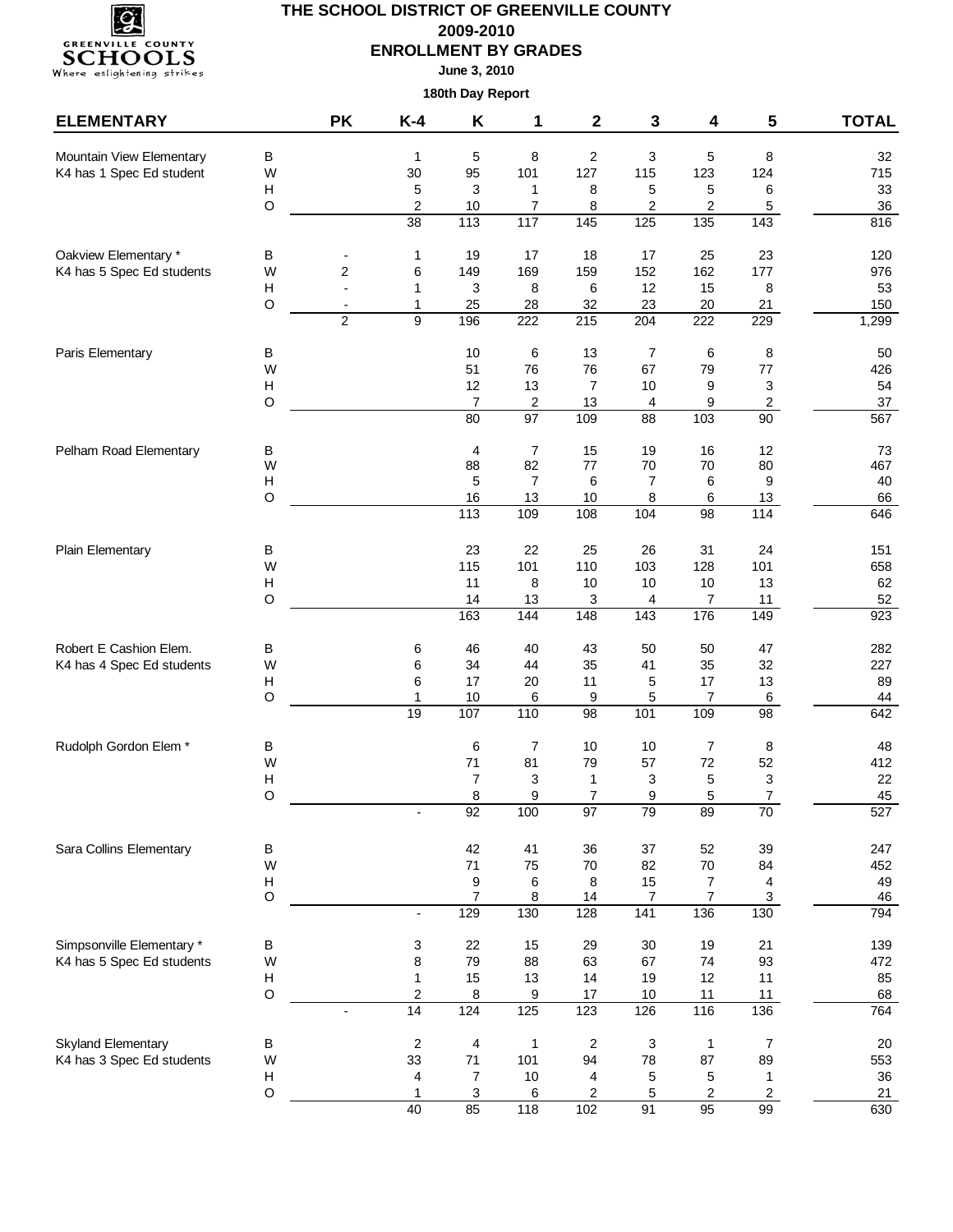

**June 3, 2010**

| <b>ELEMENTARY</b>                                     |                                      | <b>PK</b>      | $K-4$                    | Κ                            | 1                             | $\mathbf{2}$                 | 3                                           | 4                        | 5                                | <b>TOTAL</b>     |
|-------------------------------------------------------|--------------------------------------|----------------|--------------------------|------------------------------|-------------------------------|------------------------------|---------------------------------------------|--------------------------|----------------------------------|------------------|
| Slater Marietta Elementary                            | В                                    |                |                          | $\overline{\phantom{a}}$     | $\mathbf{1}$                  | 3                            | $\overline{\phantom{a}}$                    | $\overline{2}$           | $\blacksquare$                   | 6                |
| K4 has 1 Spec Ed student                              | W                                    |                | 30                       | 58                           | 64                            | 68                           | 67                                          | 67                       | 62                               | 416              |
|                                                       | $\boldsymbol{\mathsf{H}}$            |                | 7                        | $\overline{7}$               | 8                             | $\overline{4}$               | 8                                           | 5                        | 8                                | 47               |
|                                                       | $\circ$                              |                | $\mathbf{1}$             | $\overline{4}$               | $\mathbf{1}$                  | $\overline{\mathbf{c}}$      | $\mathbf{1}$                                | 3                        |                                  | 12               |
|                                                       |                                      |                | $\overline{38}$          | 69                           | 74                            | $\overline{77}$              | $\overline{76}$                             | $\overline{77}$          | 70                               | 481              |
| <b>Sterling School</b>                                | В                                    |                | 23                       | 20                           | 24                            | 8                            | 14                                          | $\mathbf 1$              | 4                                | 94               |
| K4 has 9 Spec Ed students                             | W                                    |                | 3                        | 14                           | 22                            | 24                           | 80                                          | 69                       | 66                               | 278              |
|                                                       | Н<br>$\mathsf O$                     |                | 6<br>4                   | $\overline{\mathbf{c}}$<br>3 | $\overline{\phantom{a}}$<br>3 | $\mathbf{1}$<br>2            | $\frac{1}{2}$<br>11                         | $\overline{a}$<br>5      | $\overline{\phantom{a}}$<br>5    | 9<br>$33\,$      |
|                                                       |                                      |                | $\overline{36}$          | 39                           | 49                            | 35                           | 105                                         | $\overline{75}$          | $\overline{75}$                  | 414              |
| Stone Academy *                                       | В                                    | 1              | 1                        | 14                           | 20                            | 20                           | 19                                          | 27                       | 21                               | 123              |
| K3 has 4 Spec Ed students                             | W                                    | $\overline{c}$ | 5                        | 43                           | 75                            | 69                           | 64                                          | 78                       | 69                               | 405              |
| K4 has 8 Spec Ed students                             | $\boldsymbol{\mathsf{H}}$            | $\overline{a}$ | 1                        | $\overline{7}$               | $\sqrt{2}$                    | 5                            | 4                                           | $\overline{\phantom{a}}$ | 3                                | 22               |
|                                                       | $\circ$                              | 1              | 1                        | 3                            | 7                             | 8                            | 12                                          | 8                        | 4                                | 44               |
|                                                       |                                      | 4              | 8                        | 67                           | 104                           | 102                          | 99                                          | $\frac{1}{113}$          | 97                               | 594              |
| Sue Cleveland Elementary                              | В                                    |                |                          | 27                           | 23                            | 31                           | 35                                          | 39                       | 28                               | 183              |
|                                                       | W                                    |                |                          | 62                           | 49                            | 50                           | 49                                          | 48                       | 50                               | 308              |
|                                                       | $\boldsymbol{\mathsf{H}}$<br>$\circ$ |                |                          | 3<br>9                       | 3<br>11                       | $\overline{\mathbf{c}}$<br>4 | $\mathbf{1}$<br>$\overline{c}$              | 2<br>5                   | $\blacksquare$<br>$\overline{4}$ | 11<br>35         |
|                                                       |                                      | $\blacksquare$ | $\overline{\phantom{a}}$ | 101                          | 86                            | $\overline{87}$              | 87                                          | 94                       | $\overline{82}$                  | $\overline{537}$ |
|                                                       |                                      |                |                          |                              |                               |                              |                                             |                          |                                  |                  |
| Summit Drive Elementary                               | В<br>W                               |                | 3<br>4                   | 18<br>28                     | 12<br>38                      | 20<br>27                     | 9<br>28                                     | 19<br>34                 | 13<br>28                         | 94               |
|                                                       | $\boldsymbol{\mathsf{H}}$            |                | 12                       | 18                           | 12                            | 12                           | 6                                           | 8                        | $\overline{7}$                   | 187<br>75        |
|                                                       | $\circ$                              |                | 1                        | 6                            | 4                             | 5                            | 4                                           | $\overline{\mathbf{c}}$  | 4                                | 26               |
|                                                       |                                      |                | $\overline{20}$          | 70                           | 66                            | 64                           | $\overline{47}$                             | 63                       | 52                               | 382              |
| <b>Taylors Elementary</b>                             | B                                    |                |                          | 25                           | 25                            | 22                           | 24                                          | 32                       | 25                               | 153              |
|                                                       | W                                    |                |                          | 76                           | 74                            | 77                           | 91                                          | 55                       | 68                               | 441              |
|                                                       | $\boldsymbol{\mathsf{H}}$            |                |                          | 15                           | 18                            | $\overline{7}$               | 11                                          | 15                       | 8                                | 74               |
|                                                       | $\circ$                              |                | $\blacksquare$           | 20<br>136                    | 16<br>$\overline{133}$        | 11<br>117                    | 12<br>138                                   | 11<br>$\frac{1}{113}$    | 11<br>112                        | 81<br>749        |
|                                                       |                                      |                |                          |                              |                               |                              |                                             |                          |                                  |                  |
| Thomas E Kerns Elementary                             | В                                    |                |                          | 55                           | 66                            | 72                           | 56                                          | 62                       | 44                               | 355              |
|                                                       | W                                    |                |                          | 19                           | 18                            | 13                           | 15                                          | 21                       | 21                               | 107              |
|                                                       | H<br>$\Omega$                        |                |                          | 22<br>6                      | 8<br>3                        | 15<br>$\overline{2}$         | 18<br>5                                     | 11<br>1                  | 16<br>$\overline{2}$             | 90               |
|                                                       |                                      |                |                          | 102                          | 95                            | 102                          | $\overline{94}$                             | $\overline{95}$          | $\overline{83}$                  | $19$<br>571      |
|                                                       |                                      |                |                          |                              |                               |                              |                                             |                          |                                  |                  |
| <b>Tigerville Elementary</b><br>K4 has 1 Spec student | В<br>W                               |                | 19                       | $\mathbf{1}$<br>40           | 4<br>39                       | $\blacksquare$<br>49         | $\sqrt{2}$<br>51                            | 4<br>53                  | $\blacksquare$<br>52             | 11<br>303        |
|                                                       | $\boldsymbol{\mathsf{H}}$            |                |                          |                              |                               |                              | $\overline{a}$                              | 3                        | $\overline{\phantom{a}}$         | 3                |
|                                                       | $\circ$                              |                | 1                        | 4                            | $\boldsymbol{2}$              | 1                            | $\mathbf{1}$                                | 1                        | $\ensuremath{\mathsf{3}}$        | $13$             |
|                                                       |                                      |                | $\overline{20}$          | 45                           | 45                            | 50                           | $\overline{54}$                             | 61                       | 55                               | 330              |
| Washington Center                                     | В                                    |                |                          | 1                            | $\sqrt{2}$                    | 4                            | 4                                           | 4                        | 5                                | $20\,$           |
|                                                       | W                                    |                |                          | $\overline{\mathbf{c}}$      | $\mathbf 5$                   | 4                            | $\overline{\mathbf{7}}$                     | 6                        | 6                                | $30\,$           |
|                                                       | $\mathsf{H}$                         |                |                          | $\overline{a}$               | 3                             | 2                            | 3                                           |                          |                                  | $\,8\,$          |
|                                                       | $\circ$                              |                |                          | 3                            | 10                            | 10                           | $\overline{\phantom{a}}$<br>$\overline{14}$ | 10                       | 11                               | $\overline{58}$  |
|                                                       |                                      |                |                          |                              |                               |                              |                                             |                          |                                  |                  |
| Welcome Elementary                                    | В                                    |                |                          | 43                           | $30\,$                        | 45                           | 43                                          | 44                       | 31                               | 236              |
|                                                       | W<br>$\boldsymbol{\mathsf{H}}$       |                |                          | 38<br>32                     | 25<br>29                      | 29<br>36                     | 28<br>25                                    | 27<br>34                 | 34<br>$16$                       | 181<br>172       |
|                                                       | $\circ$                              |                |                          | $10$                         | 4                             | 7                            | 2                                           | 7                        | $\overline{2}$                   | 32               |
|                                                       |                                      |                | $\overline{\phantom{a}}$ | 123                          | $\overline{88}$               | 117                          | 98                                          | $\frac{1}{112}$          | 83                               | 621              |